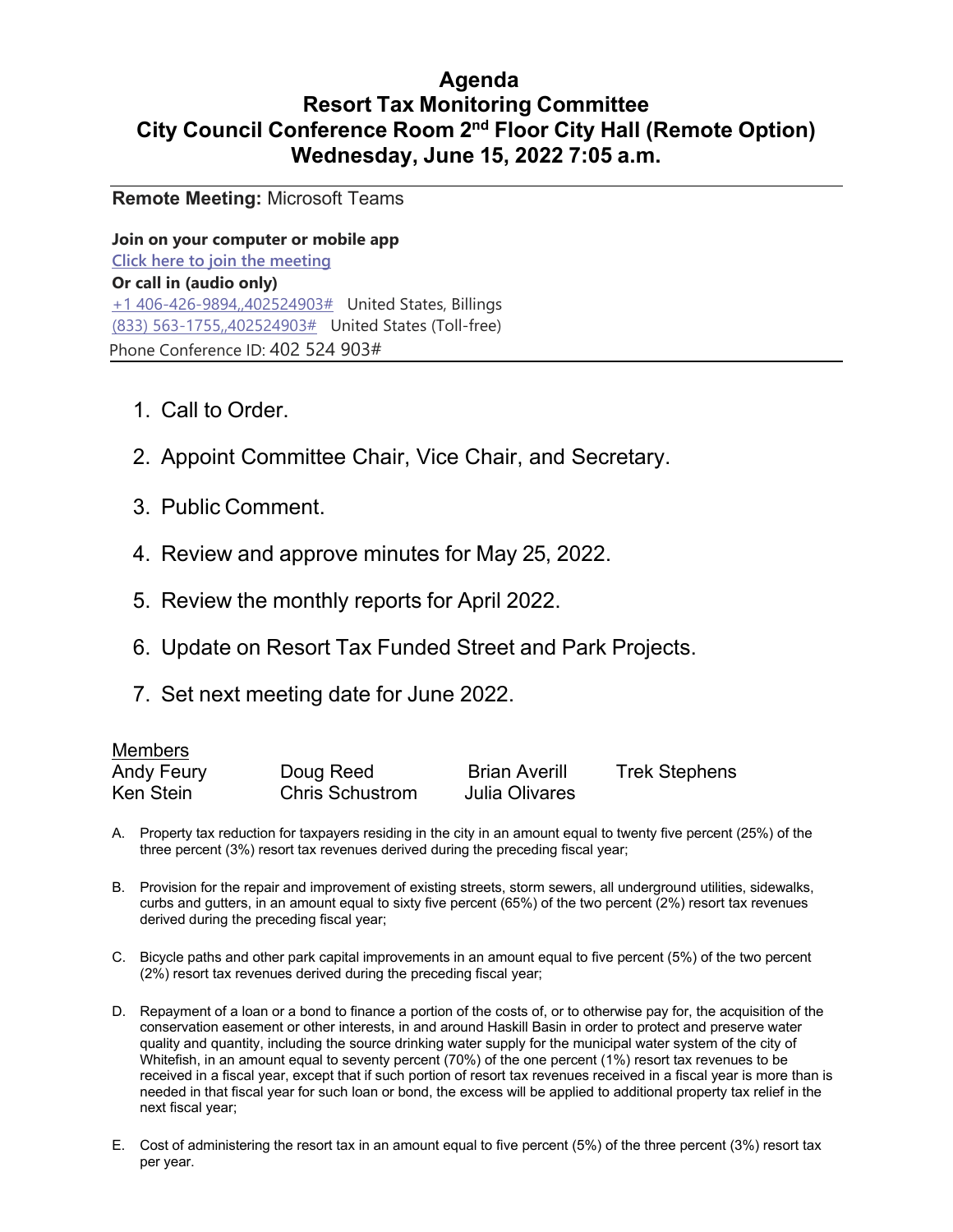### **Resort Tax Monitoring Committee Meeting Minutes May 25, 2022**

Attendees: Trek Stephens, Brian Averill, Chris Schustrom, Ken Stein, Andy Feury, Vanice Woodbeck, Craig Workman, Dana Smith, Maria Butts, Ben Davis, Kevin Gartland, Rebecca Norton

Meeting was called to order at 7:10 am.

### **Public Comment:**

- **1.** Ben Davis, Kevin Gartland, and Rebecca Norton, representing the Whitefish Strategic Housing Committee, attended the meeting to discuss the idea of a portion of resort tax allocated to housing in Whitefish.
	- Ben reviewed for the committee Whitefish Strategic Housing Plan work completed to date. Resort Tax is identified in the plan as a potential part of funding for housing in Whitefish. Given legislative action taken limiting some of the tools that can be used by communities for housing, the need to raise funds and implement housing projects exists.
	- Kevin added that the chamber board supports the idea of a mix of sources to fund housing.

Dana described how a change to resort tax allocation would take place.

- A ballot measure would be required to change the allocation of resort tax.
- The 2023 general election would be the next opportunity for a ballot measure
- If approved, the change would go into effect in early 2025, the same as the renewal of the resort tax approved by voters fall 2021.

Committee thoughts on concept:

Andy – It is a worthwhile process, but there needs to be a specific plan.

- Resort tax has been supported because it has always had a clear plan for funds.
- The process would be a good indicator of public support for this concept.
- Ken Agrees with Andy.
	- Need specific details and more information.

Brian – Housing is a need the community needs to address.

- Made the point that tourism is more than just impacts to the community.
- It is important to keep in mind that growth of resort tax collections currently driven by inflated prices may not continue at the current pace.
- Suggested looking at CVB Community Sustainability Fund(CSF) as a potential source for part of the funding of the concept.
	- (All in attendance agreed that a mix of funding sources would be needed).
- Trek Would be in favor of portion of resort tax toward housing.
	- Also suggested CVB CSF as part of a funding source mix. (Dana noted for the committee that the CVB has committed \$75,000 of CSF funds to Housing Whitefish to hire a grant writer).
	- Noted that there is value in resort tax collections.
- Chris Supportive of resort tax for housing in general but suggested a specific plan to consider.
	- A need to clearly explain the types of housing sought in plan.
	- It is important to understand that while the city has not raised mills, property taxes have risen significantly, so property owners' taxes have increased.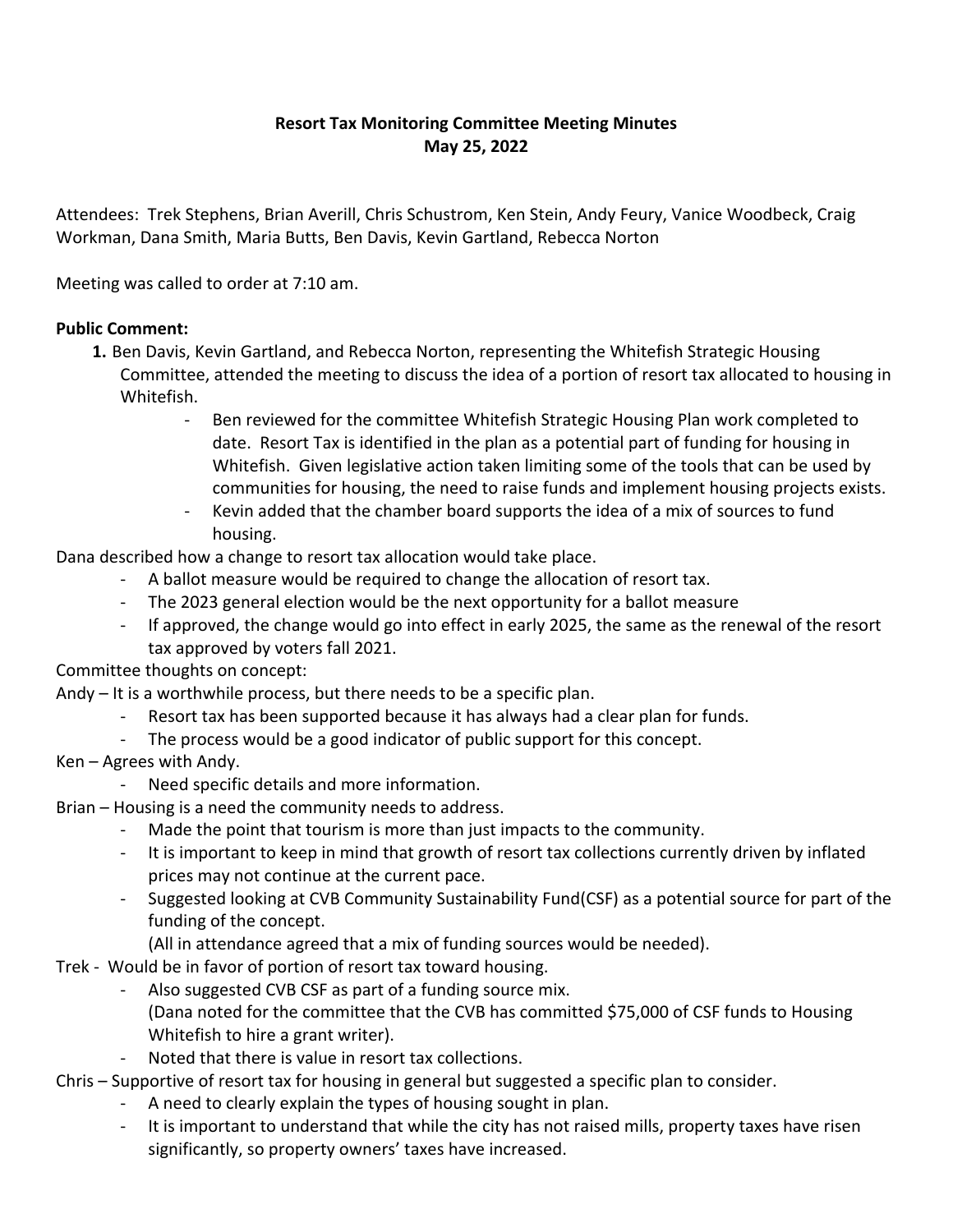Motion to approve the April meeting minutes was made by Trek, seconded by Ken, and approved by the committee.

2. **Financial Reports:** The committee reviewed the financial reports.

Dana and Vanice reviewed the financial reports for the committee. Collections continue to be strong with double digit increases.

Chris and Brian noted that traditional Lodging occupancy remains flat, but rates continue to increase. Trek noted that Retail business is mirroring the strong report increases.

### **3. Streets/Parks Project Report:**

- Craig reported that East Edgewood will be wrapped up by mid-June.
- The Texas project was awarded to LHC, who will begin work right around July  $4<sup>th</sup>$
- Maria reported that the Armory Park Project has been awarded to AGC. The project is being funded with Resort tax, LWCF funds, impact fees, stormwater funds, and WAG park group fundraising.

Ken asked about the potential expansion of the skate park at the armory reported in the WF Pilot. Maria explained that there is a desire to build a beginner's part of the skate park. Fundraising is beginning for the project.

The meeting adjourned at just after 8 am. Next meeting is scheduled to take place Wednesday June 15, 2022 at 7:05 am in the City Hall Council Chambers Conference Room.

Minutes respectfully submitted by Chris Schustrom.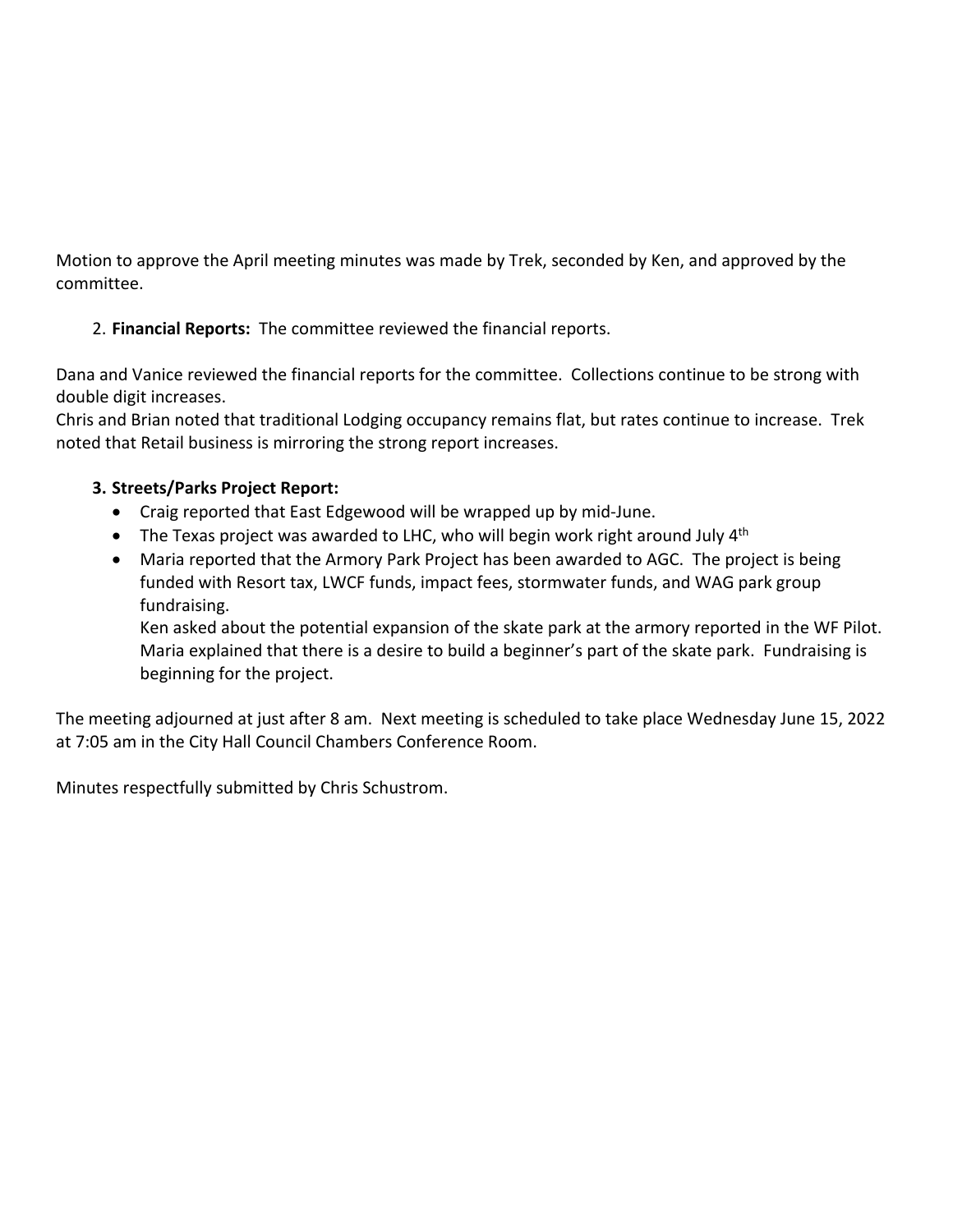#### **Resort Tax Report Reported in the Month Businesses Collected Tax**

|                        |                  |      | <b>BARS &amp;</b>  |      |               |     |                  |            |            |                       |                        |
|------------------------|------------------|------|--------------------|------|---------------|-----|------------------|------------|------------|-----------------------|------------------------|
| <b>MONTH/YEAR</b>      | <b>LODGING</b>   |      | <b>RESTAURANTS</b> |      | <b>RETAIL</b> |     | <b>COLLECTED</b> |            |            | <b>INTEREST</b>       | <b>TOTAL</b>           |
| <b>Total FY19</b>      | \$<br>965,561 \$ |      | 1,654,530          | - \$ | 1,658,293     | \$  | 4,278,383        |            | 5.86%      | 41,929<br>\$          | 4,320,312<br>\$        |
| FY18 vs FY19           | 10.33%           |      | 5.57%              |      | 3.70%         |     | 5.86%            | or $$$     | 236,854    | Taxable Sales FY19 \$ | 150,118,717            |
| <b>July 2019</b>       | 232,446          |      | 249,822            |      | 222,176       |     | 704,445          | 42.05%     |            | 4,227                 | 708,672                |
| August 2019            | 107,985          |      | 171,849            |      | 184,288       |     | 464,123          | -32.90%    |            | 4,340                 | 468,463                |
| September 2019         | 202,784          |      | 187,080            |      | 146,596       |     | 536,460          | 19.92%     | 4.3%       | 4,210                 | 540,670                |
| October 2019           | 72,020           |      | 114,362            |      | 93,111        |     | 279,493          | 35.35%     |            | 3,500                 | 282,993                |
| November 2019          | 31,925           |      | 104,797            |      | 154,109       |     | 290,831          | 2.74%      |            | 2,351                 | 293,182                |
| December 2019          | 26,204           |      | 122,189            |      | 176,468       |     | 324,861          | $-16.76%$  | 1.7%       | 2,181                 | 327,042                |
| January 2020           | 47,244           |      | 113,913            |      | 135,507       |     | 296,664          | 37.17%     |            | 1,225                 | 297,889                |
| February 2020          | 28,523           |      | 88,008             |      | 119,748       |     | 236,279          | $-19.44%$  |            | 3,502                 | 239,781                |
| March 2020             | 9,979            |      | 56,382             |      | 86,606        |     | 152,967          | $-34.95%$  | $-7.9%$    | 2,172                 | 155,139                |
| April 2020             | 6,957            |      | 71,096             |      | 87,353        |     | 165,406          | $-15.85%$  |            | 1,799                 | 167,205                |
| May 2020               | 50,570           |      | 105,786            |      | 173,207       |     | 329,563          | $-9.10%$   |            | 1,470                 | 331,033                |
| <b>June 2020</b>       | 42,139           |      | 110,343            |      | 182,042       |     | 334,524          | $-27.23%$  | $-18.6%$   | 3,736                 | 338,260                |
|                        |                  |      |                    |      |               |     |                  |            |            |                       |                        |
| <b>Total FY20</b>      | \$<br>858,777 \$ |      | 1,495,628          | - \$ | 1,761,211     | \$  | 4,115,615        |            | $-3.80%$   | \$<br>34,713          | 4,150,328<br>S         |
| <b>FY19 vs FY20</b>    | $-11.06%$        |      | $-10.86%$          |      | 6.21%         |     | $-3.80%$         | or $$$     | (162, 768) | Taxable Sales FY20 \$ | 144,407,560            |
| <b>July 2020</b>       | 178,173          |      | 214,968            |      | 236,685       |     | 629,826          | $-10.59%$  |            | 682                   | 630,508                |
| August 2020            | 234,063          |      | 196,817            |      | 194,056       |     | 624,936          | 34.65%     |            | 1,066                 | 626,002                |
| September 2020         | 158,102          |      | 191,941            |      | 188,641       |     | 538,684          | 0.41%      | 5.2%       | 898                   | 539,582                |
| October 2020           | 88,284           |      | 112,076            |      | 119,814       |     | 320,174          | 14.56%     |            | 1,058                 | 321,232                |
| November 2020          | 78,378           |      | 69,415             |      | 101,398       |     | 249,190          | $-14.32%$  |            | 561                   | 249,751                |
| December 2020          | 32,442           |      | 111,811            |      | 226,456       |     | 370,710          | 14.11%     | 5.0%       | 407                   | 371,117                |
| January 2021           | 46,620           |      | 111,925            |      | 132,183       |     | 290,728          | $-2.00%$   |            | 365                   | 291,093                |
| February 2021          | 85,582           |      | 148,765            |      | 143,459       |     | 377,805          | 59.90%     |            | 348                   | 378,153                |
| March 2021             | 57,027           |      | 140,256            |      | 143,766       |     | 341,049          | 122.96%    | 47.2%      | 414                   | 341,463                |
| April 2021             | 35,142           |      | 132,266            |      | 119,185       |     | 286,593          | 73.27%     |            | 441                   | 287,034                |
| May 2021               | 77,012           |      | 151,978            |      | 191,091       |     | 420,081          | 27.47%     |            | 467                   | 420,548                |
| <b>June 2021</b>       | 210,216          |      | 216,079            |      | 253,610       |     | 679,905          | 103.25%    | 67.2%      | 2,210                 | 682,115                |
| <b>Total FY21</b>      | \$<br>1,281,040  | \$   | 1,798,296          | - \$ | 2,050,344     | \$  | 5,129,681        |            | 24.64%     | \$<br>8,917           | 5,138,597<br>\$        |
| <b>FY20 vs FY21</b>    | 50.34%           |      | 20.24%             |      | 16.42%        |     | 24.64%           | or $$$     | 1,014,065  | Taxable Sales FY21 \$ | 179,988,799            |
| FY21 % of Collections  | 25%              |      | 35%                |      | 40%           |     | 100%             |            |            |                       |                        |
| <b>July 2021</b>       | 227,005          |      | 283,424            |      | 324,582       |     | 835,011          | 32.58%     |            |                       | 835,011                |
| August 2021            | 414,859          |      | 296.012            |      | 254.869       |     | 965.740          | 54.53%     |            |                       | 965.740                |
| September 2021         | 215,882          |      | 190,513            |      | 205,771       |     | 612,166          | 13.64%     | 34.5%      |                       | 612,166                |
| October 2021           | 90,251           |      | 156,461            |      | 136,035       |     | 382,747          | 19.54%     |            |                       | 382,747                |
| November 2021          | 36,679           |      | 124,428            |      | 207,615       |     | 368,721          | 47.97%     |            |                       | 368,721                |
| December 2021          | 78,801           |      | 176,472            |      | 266,384       |     | 521,657          | 40.72%     | 35.4%      |                       | 521,657                |
| January 2022           | 60,241           |      | 142,427            |      | 137,885       |     | 340,553          | 17.14%     |            |                       | 340,553                |
| February 2022          | 79,068           |      | 131,154            |      | 177,008       |     | 387,230          | 2.49%      |            |                       | 387,230                |
| March 2022             | 73,108           |      | 192,830            |      | 185,509       |     | 451,447          | 32.37%     | 16.8%      |                       | 451,447                |
| April 2022             | 42,243           |      | 130,622            |      | 130,656       |     | 303,521          | 5.91%      |            |                       | 303,521                |
| May 2022               |                  |      |                    |      |               |     |                  | $-100.00%$ |            |                       |                        |
| <b>June 2022</b>       |                  |      |                    |      |               |     |                  | $-100.00%$ | $-78.1%$   |                       |                        |
| <b>Total FY22</b>      | \$<br>1,318,136  | - \$ | 1,824,344          | - \$ | 2,026,314     | -\$ | 5,168,793        |            | 28.27%     | \$                    | 5,168,793<br>\$        |
| <b>FY21 vs FY22</b>    | 32.63%           |      | 27.56%             |      | 26.20%        |     | 28.27%           | or $$$     | 1,139,099  | Taxable Sales FY22 \$ | 181,361,169            |
| FY22 % of Collections  | 26%              |      | 35%                |      | 39%           |     | 100%             |            |            |                       |                        |
| <b>Grand Total</b>     | \$<br>11,455,093 | \$   | 21,130,691         | \$   | 24,135,434    | \$  | 56,721,218       |            |            | \$<br>886.348         | - \$<br>52,439,323     |
| % of Total Collections | 20%              |      | 37%                |      | 43%           |     |                  |            |            |                       | 2.9% Average since '96 |

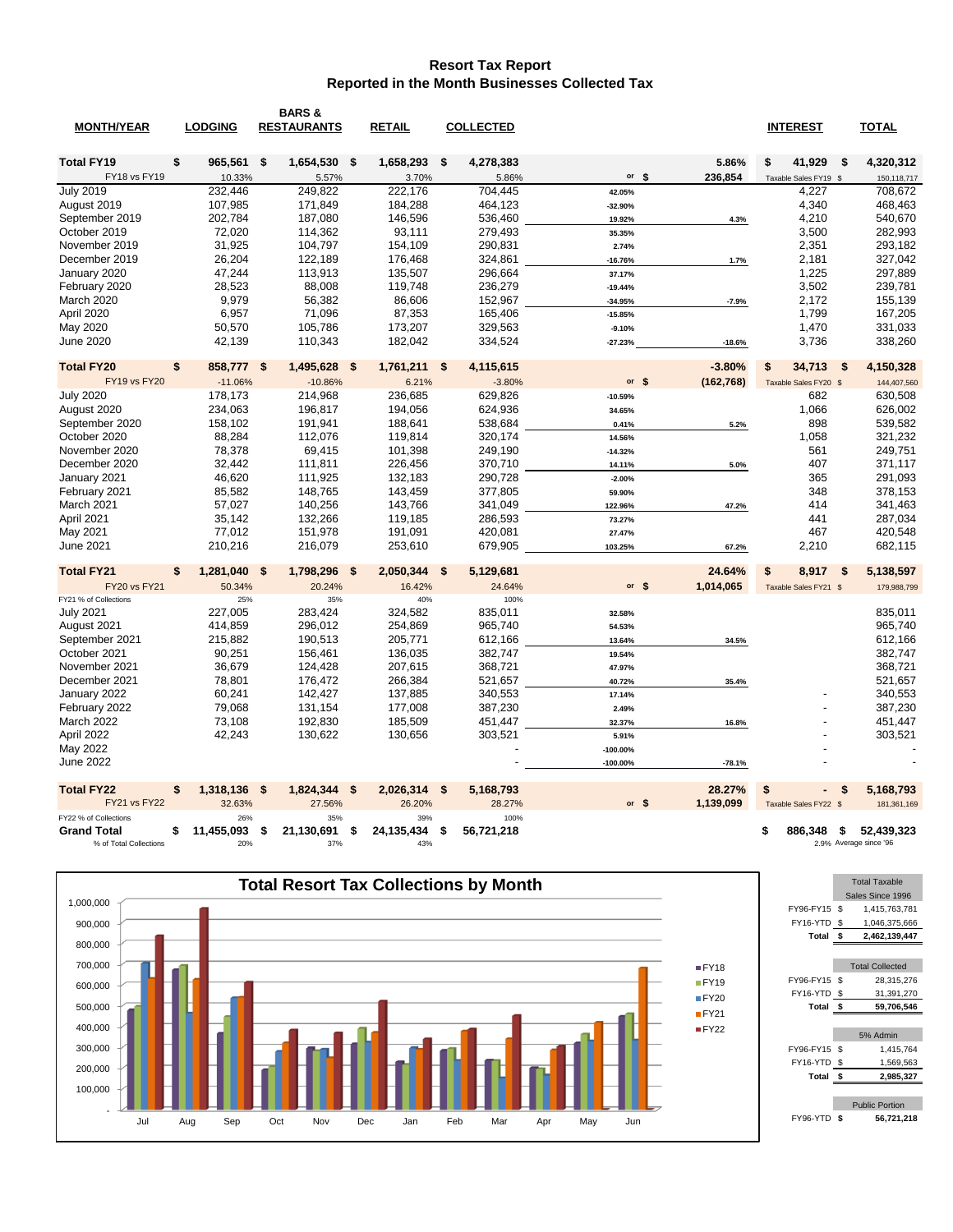# **Whitefish Lodging Report: April 2022**

# **WHITEFISH** • MONTANA •

|                            | <b>OCCUPANCY</b>  | <b>AVERAGE DAILY RATE</b> | <b>REVENUE PER AVAILABLE ROOM</b> |
|----------------------------|-------------------|---------------------------|-----------------------------------|
| <b>Average FY22</b>        |                   |                           |                                   |
| Q1 FY22 (July - Sept 2021) | $79.5\%$ (+13.8%) | $$211.58 (+36.5%)$        | $$169.55 (+56.4%)$                |
| Q2 FY22 (Oct - Dec 2021)   | 47.9% (+17%)      | $$107.24 (+14%)$          | $$51.84 (+33%)$                   |
| Q3 FY22 (Jan - Mar 2022)   | $47\%$ (+11%)     | $$146.63 (+56.5%)$        | $$69.42 (+75.2%)$                 |
| Q4 FY22 (Apr - June 2022)  |                   |                           |                                   |
| $Apr-22$                   | $47.2\%$ (+4.2%)  | $$105.48 (+11.7%)$        | $$49.79(+16.4%)$                  |
| Year to Date (2022)        | 46.5% $(+8.2%)$   | $$137.48 (+46.4%)$        | $$63.98 (+58.4%)$                 |

\*STAR Reports are proprietary publications of Smith Travel Research, Inc.\*

\*Quarterly and yearly averages have been calculated by the Whitefish CVB\*

\*Distribution or reproduction is prohibited without consent\*

\*Based upon reporting of approx. 600 guest rooms in Whitefish City Limits\*

\*Based upon a census of approx. 1,200 guest rooms\*

\*Percent change compared to previous year\*

\*FY22 runs from July 1, 2021 - June 30, 2022

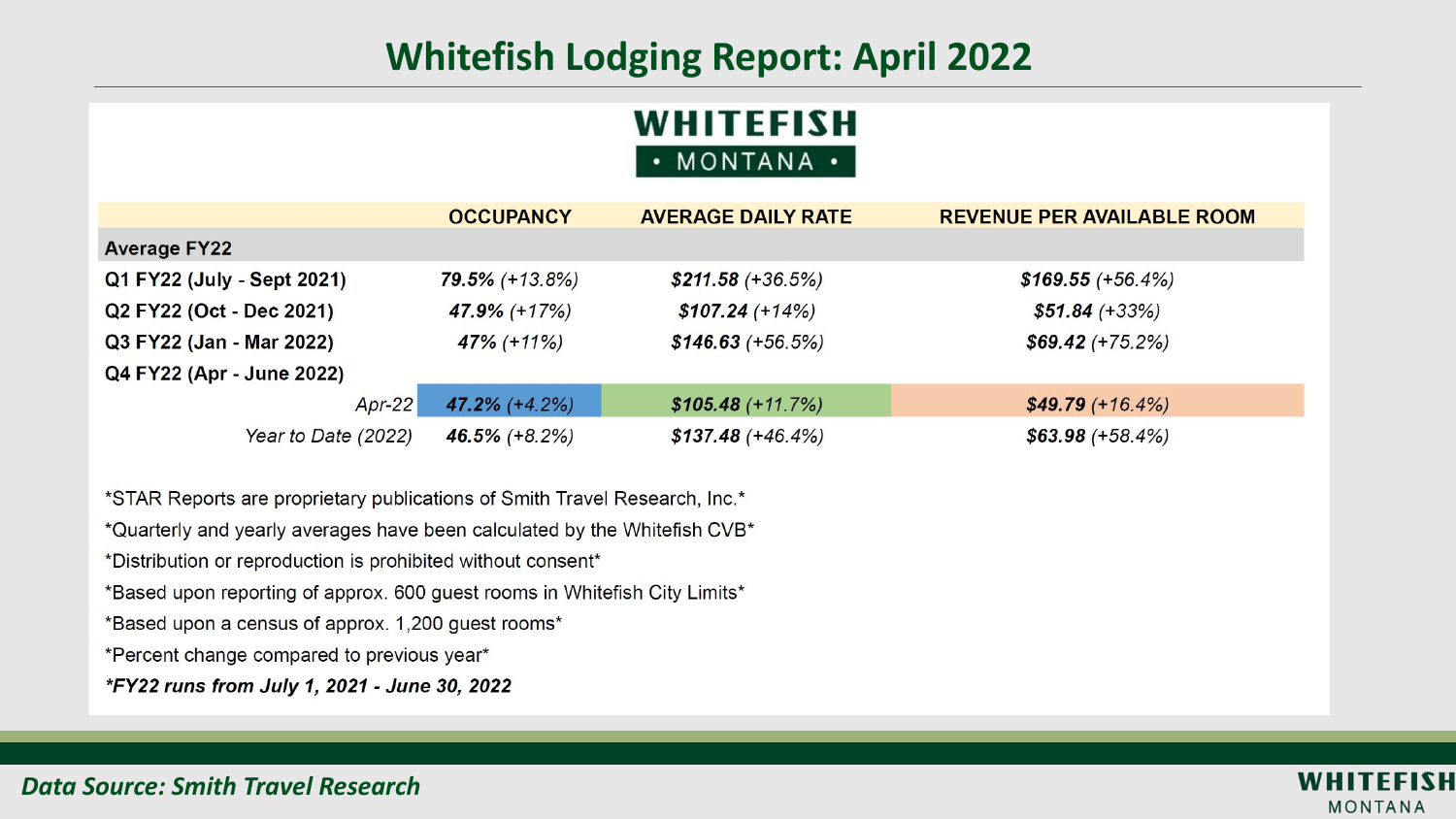# **Whitefish Lodging Report April 2022**

- To better understand the lodging report for April, a deeper comparison to April 2019 (pre-pandemic) is needed due to the severe impacts of the COVID-19 pandemic in April 2020 and 2021. Hence the large percent changes in year over year comparison to 2021 on the previous page.
- April 2022 occupancy (47.2%) was up approximately 11% compared to April 2019.
- While the meteoric rise of ADR (average daily rate) started during the summer of 2021, it has continued into 2022 with strong gains. April 2022 ADR increased +20% compared to April 2019. This is also the highest ADR (\$105.48) for the month since the WCVB started receiving this data in 2017.
- April 2022 lodging occupancy was outperformed by Whitefish short term rental occupancy within the City Limits (59% occupancy). However, short term rental occupancy predictably dipped in the Whitefish Zip Code (43%) as Whitefish Mountain Resort closed for the 2021-22 ski season on April 10th (source AirDNA).

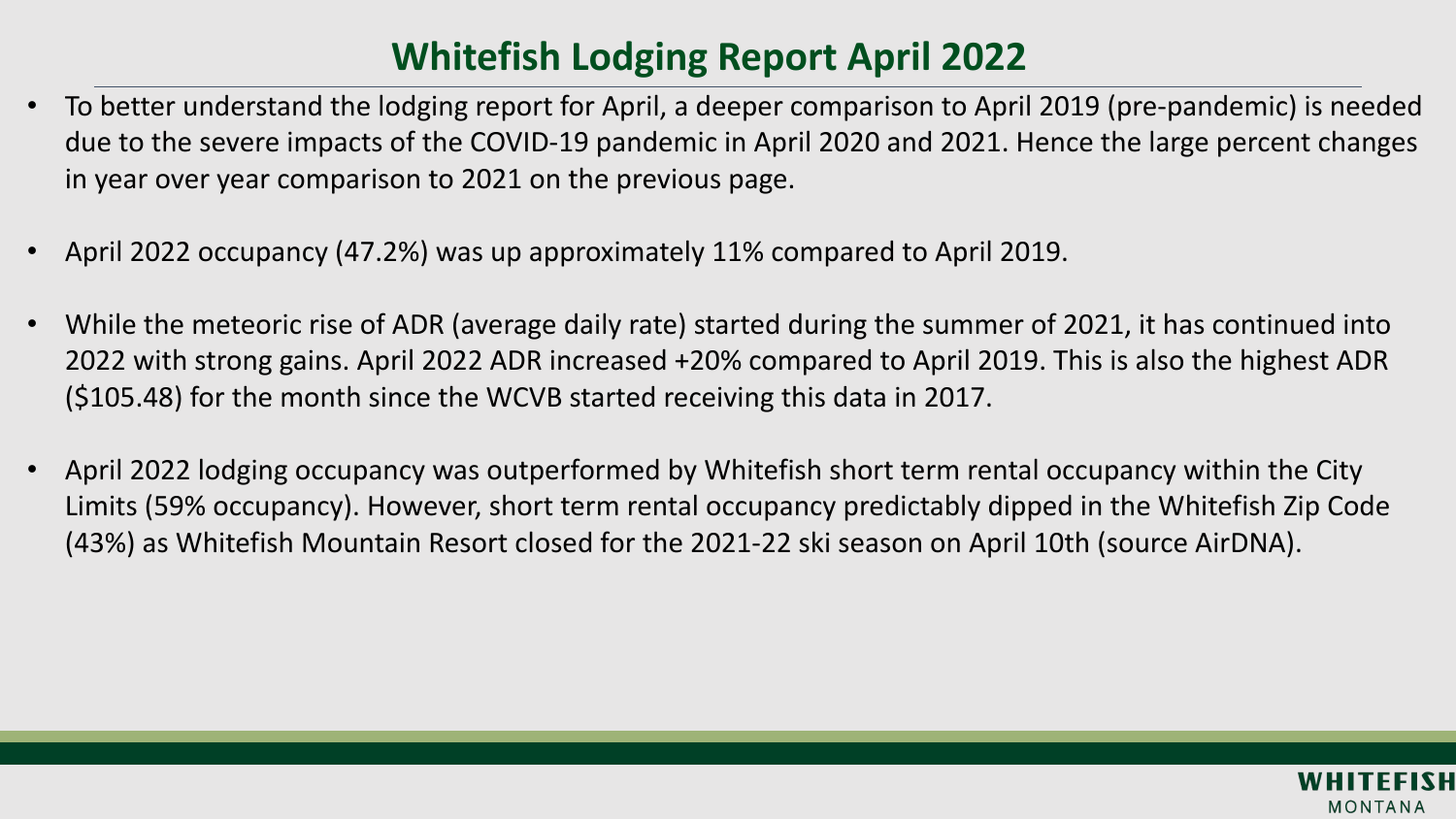# **Whitefish Lodging Report April 2022**

- Glacier National Park April 2022 recreational visits were down -31% (or approx. 16,616 visits) compared to April 2021 and were up 3% (or approx. 1,027 visits) compared to April 2019.
- Enplanements at Glacier Park International Airport for April 2022 (21,855) were up +28% compared to April 2021 (17,023) and up +36% compared to April 2019 (16,061).
- The Port of Roosville reported 11,547 personal vehicle passengers entering the United States from Canada during April 2022. While this is a 35% decrease compared to personal vehicle passengers (17,879) during April 2019, this is by far the highest number of personal vehicle passengers since February 2020, right before the start of the pandemic. This is not surprising considering that Canadian border restrictions were lessened starting April 1, 2022. *Source: U.S. Dept. of Transportation, Bureau of Transportation Statistics.*

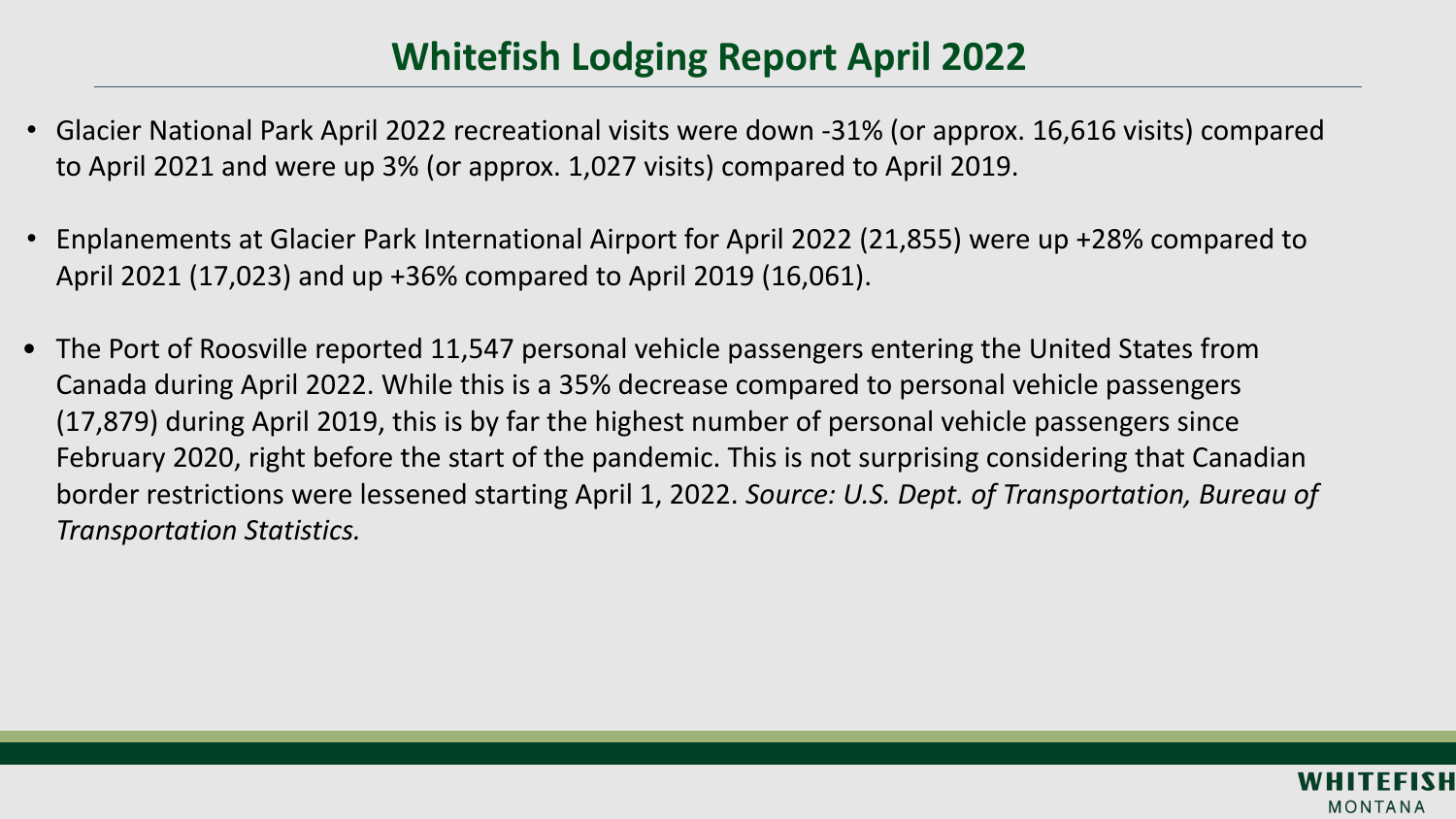

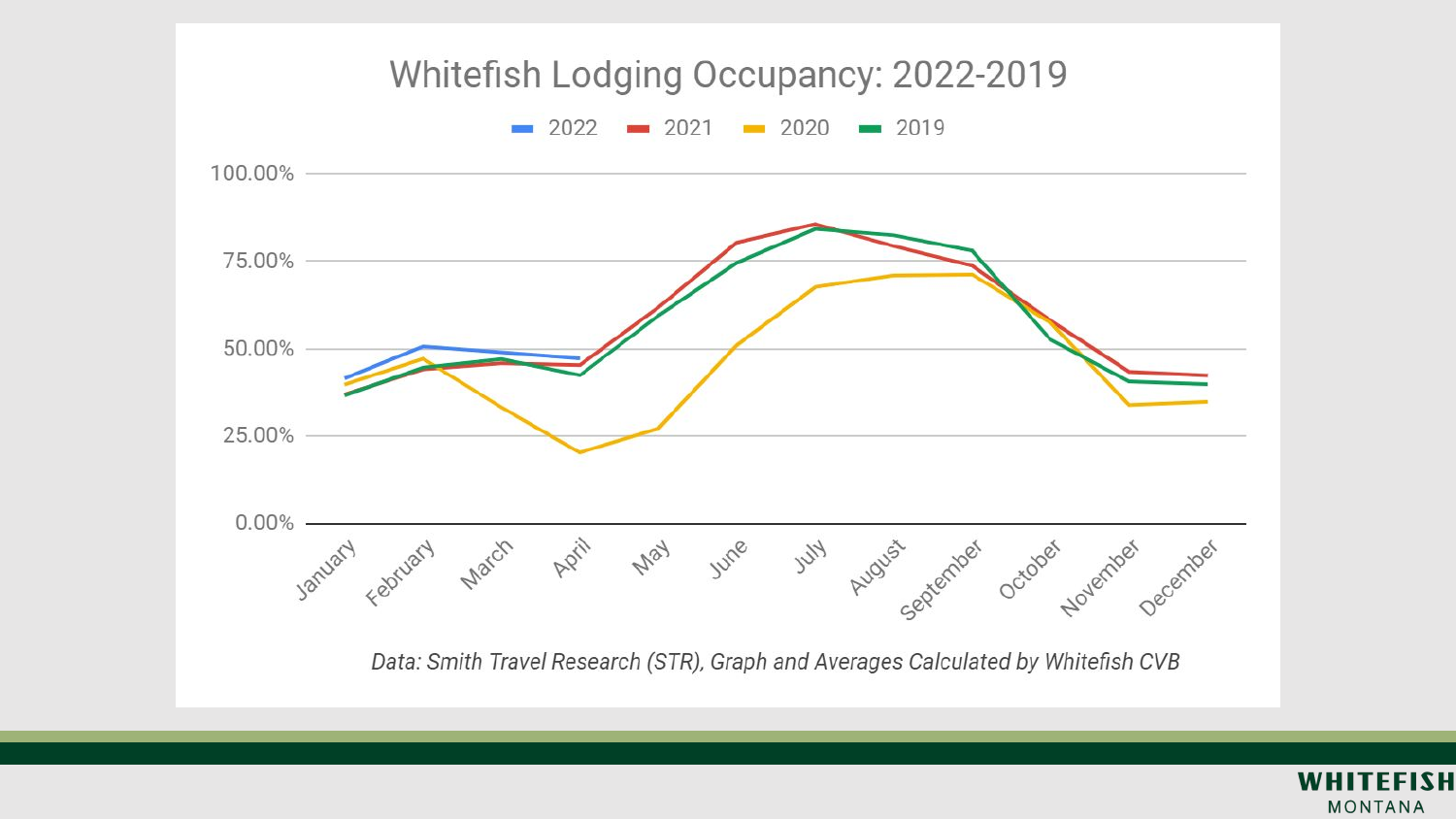

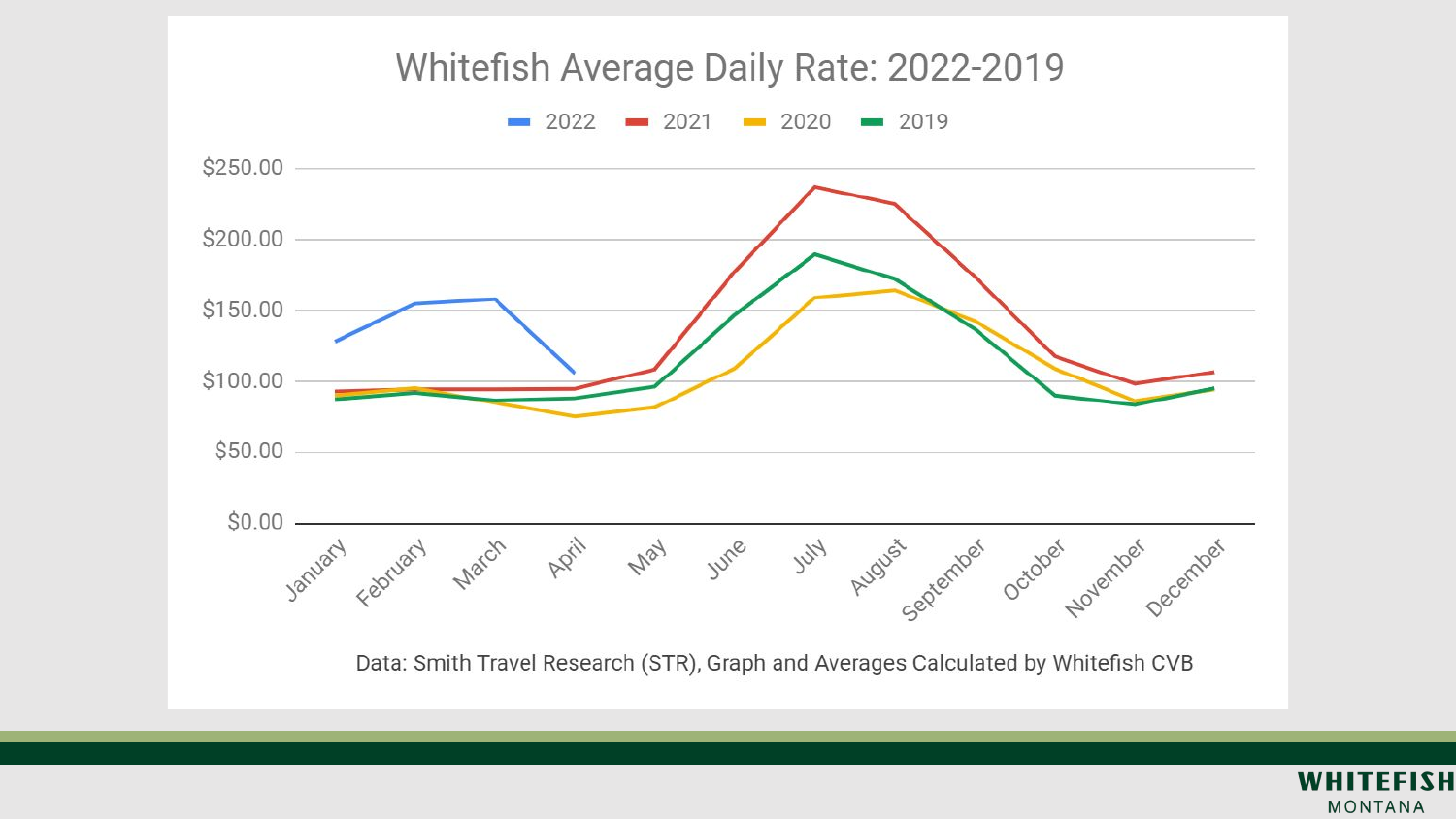